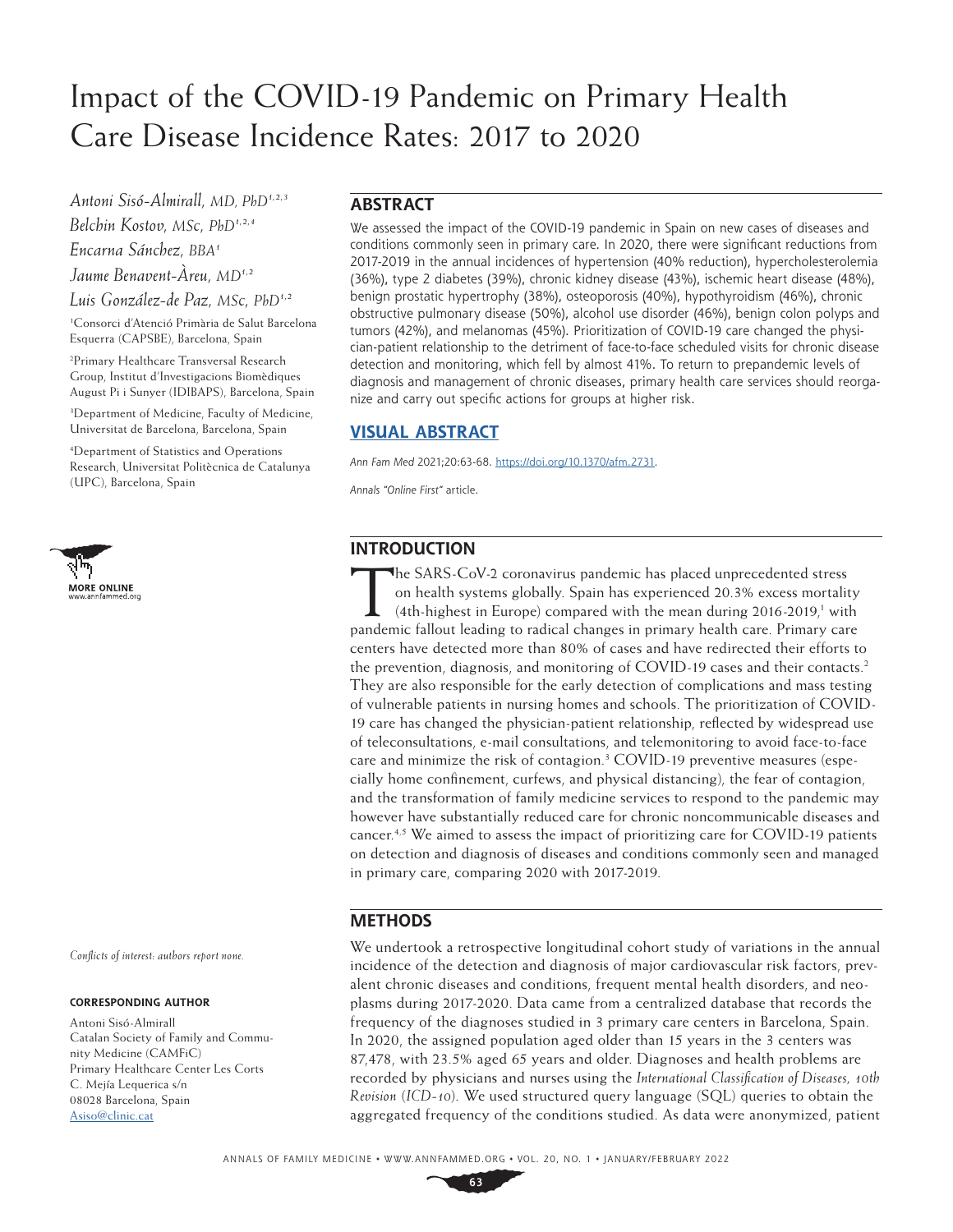|                                             |                   | Incidence Rate (95% CI), Cases per 1,000 Persons | 2020 vs<br>2019, IRR | 2020 vs          |                 |                            |  |
|---------------------------------------------|-------------------|--------------------------------------------------|----------------------|------------------|-----------------|----------------------------|--|
| <b>Disease/condition</b>                    | 2017              | 2018                                             | 2019                 | 2020             | (95% CI)        | 2017-2019,<br>IRR (95% CI) |  |
| Cardiovascular risk factors<br>and diseases |                   |                                                  |                      |                  |                 |                            |  |
| Hypercholesterolemia                        | 17.11             | 15.88                                            | 17.69                | 10.78            | 0.61            | 0.64                       |  |
|                                             | $(15.88 - 18.42)$ | $(14.72 - 17.11)$                                | $(16.47 - 18.97)$    | $(9.86 - 11.77)$ | $(0.54 - 0.68)$ | $(0.57 - 0.72)$            |  |
| Hypertension                                | 14.06             | 14.20                                            | 13.35                | 8.26             | 0.62            | 0.60                       |  |
|                                             | $(12.96 - 15.22)$ | $(13.11 - 15.34)$                                | $(12.31 - 14.46)$    | $(7.46 - 9.12)$  | $(0.54 - 0.70)$ | $(0.52 - 0.68)$            |  |
| Type 2 diabetes                             | 6.10              | 6.36                                             | 6.71                 | 3.93             | 0.59            | 0.61                       |  |
|                                             | $(5.46 - 6.81)$   | $(5.71 - 7.06)$                                  | $(6.05 - 7.42)$      | $(3.44 - 4.47)$  | $(0.50 - 0.69)$ | $(0.52 - 0.73)$            |  |
| Chronic kidney disease                      | 6.77              | 5.33                                             | 7.03                 | 3.64             | 0.52            | 0.57                       |  |
|                                             | $(6.10 - 7.48)$   | $(4.75 - 5.96)$                                  | $(6.37 - 7.75)$      | $(3.18 - 4.15)$  | $(0.44 - 0.61)$ | $(0.48 - 0.68)$            |  |
| Heart failure                               | 2.15              | 2.97                                             | 3.31                 | 2.54             | 0.77            | 0.90                       |  |
|                                             | $(1.79 - 2.57)$   | $(2.54-3.44)$                                    | $(2.87 - 3.81)$      | $(2.16 - 2.96)$  | $(0.62 - 0.95)$ | $(0.72 - 1.12)$            |  |
| Stroke                                      | 1.86              | 2.22                                             | 1.74                 | 1.86             | 1.07            | 0.96                       |  |
|                                             | $(1.52 - 2.25)$   | $(1.86 - 2.64)$                                  | $(1.42 - 2.11)$      | $(1.54 - 2.23)$  | $(0.81 - 1.40)$ | $(0.73 - 1.25)$            |  |
| Ischemic cardiomyopathy                     | 3.24              | 2.23                                             | 2.24                 | 1.32             | 0.59            | 0.52                       |  |
|                                             | $(2.79 - 3.75)$   | $(1.86 - 2.64)$                                  | $(1.87 - 2.65)$      | $(1.05 - 1.64)$  | $(0.44 - 0.78)$ | $(0.39 - 0.68)$            |  |
| Acute myocardial infarction                 | 0.99              | 0.96                                             | 0.87                 | 1.14             | 1.31            | 1.22                       |  |
|                                             | $(0.75 - 1.29)$   | $(0.72 - 1.24)$                                  | $(0.65 - 1.14)$      | $(0.89 - 1.44)$  | $(0.91 - 1.91)$ | $(0.84 - 1.76)$            |  |
| Chronic noncardiovascular<br>diseases       |                   |                                                  |                      |                  |                 |                            |  |
| Dementia                                    | 6.25              | 7.40                                             | 9.64                 | 6.77             | 0.70            | 0.87                       |  |
|                                             | $(5.60 - 6.95)$   | $(6.71 - 8.14)$                                  | $(8.85 - 10.47)$     | $(6.13 - 7.45)$  | $(0.62 - 0.80)$ | $(0.76 - 1.00)$            |  |
| Asthma                                      | 5.34              | 6.86                                             | 5.68                 | 5.07             | 0.89            | 0.85                       |  |
|                                             | $(4.74 - 5.99)$   | $(6.19 - 7.59)$                                  | $(5.07-6.33)$        | $(4.51 - 5.68)$  | $(0.76 - 1.05)$ | $(0.72 - 1.00)$            |  |
| Benign prostatic                            | 9.00              | 9.23                                             | 8.25                 | 5.47             | 0.66            | 0.62                       |  |
| hypertrophy                                 | $(8.23 - 9.83)$   | $(8.46 - 10.06)$                                 | $(7.52-9.03)$        | $(4.89 - 6.10)$  | $(0.57 - 0.77)$ | $(0.54 - 0.72)$            |  |
| Hypothyroidism/thyroiditis                  | 7.39              | 7.32                                             | 7.92                 | 4.07             | 0.51            | 0.54                       |  |
|                                             | $(6.67 - 8.16)$   | $(6.62 - 8.08)$                                  | $(7.20 - 8.70)$      | $(3.57 - 4.63)$  | $(0.44 - 0.60)$ | $(0.46 - 0.63)$            |  |
| Osteoporosis                                | 5.83              | 4.92                                             | 5.76                 | 3.31             | 0.57            | 0.60                       |  |
|                                             | $(5.20 - 6.52)$   | $(4.35 - 5.54)$                                  | $(5.15 - 6.43)$      | $(2.86 - 3.81)$  | $(0.48 - 0.69)$ | $(0.50 - 0.72)$            |  |
| COPD                                        | 2.73              | 2.75                                             | 3.22                 | 1.46             | 0.45            | 0.50                       |  |
|                                             | $(2.31-3.20)$     | $(2.33 - 3.21)$                                  | $(2.78 - 3.72)$      | $(1.18 - 1.80)$  | $(0.35 - 0.59)$ | $(0.39 - 0.65)$            |  |

|  |  |  | Table 1. Incidence Rates of Diseases and Conditions Commonly Seen in Primary Care, 2017-2020 |  |  |  |  |  |  |
|--|--|--|----------------------------------------------------------------------------------------------|--|--|--|--|--|--|
|--|--|--|----------------------------------------------------------------------------------------------|--|--|--|--|--|--|

*continues* COPD=chronic obstructive pulmonary disease; IRR=incidence rate ratio.

Note: Bold denotes statistically significant (*P* <.05) incidence rate ratios.

a In women.

consent was not required, and the study was authorized by the Services Directorate. We calculated the annual incidence rate of cases detected and documented by dividing the number of new cases (having no previous diagnosis in medical records) diagnosed in a specific year by the at-risk population (the number of disease-free people) for each disease category, then multiplying by 1,000. Incidence rate ratios (IRRs) were used to compare the incidence rate in 2020 with the mean rate in 2017-2019 (primary outcome) and with the rate in 2019 (secondary outcome). We also compared the number of face-to-face scheduled primary care visits in 2020 with that in 2017-2019. Statistical analysis was performed using R version 3.6.1 (R Project for Statistical Computing) for Windows.

## **RESULTS**

Numbers of total cases and new cases of cardiovascular diseases, chronic noncardiovascular diseases, mental health disorders, health problems, and cancer during 2017-2020 are shown in **Supplemental Table 1**.

In 2020, there were significant reductions compared with the 2017-2019 mean in the incidence rates of hypertension (IRR =  $0.60$ ; 95% CI, 0.52-0.68); hypercholesterolemia (IRR = 0.64; 95% CI, 0.57-0.72); type 2 diabetes (IRR = 0.61; 95% CI, 0.52-0.73); chronic kidney disease (IRR = 0.57; 95% CI, 0.48-0.68); ischemic cardiomyopathy (IRR =  $0.52$ ; 95% CI, 0.39-0.68); benign prostatic hypertrophy (IRR =  $0.62$ ; 95% CI, 0.54-0.72); osteoporosis (IRR =  $0.60$ ; 95% CI, 0.50-0.72); hypothyroidism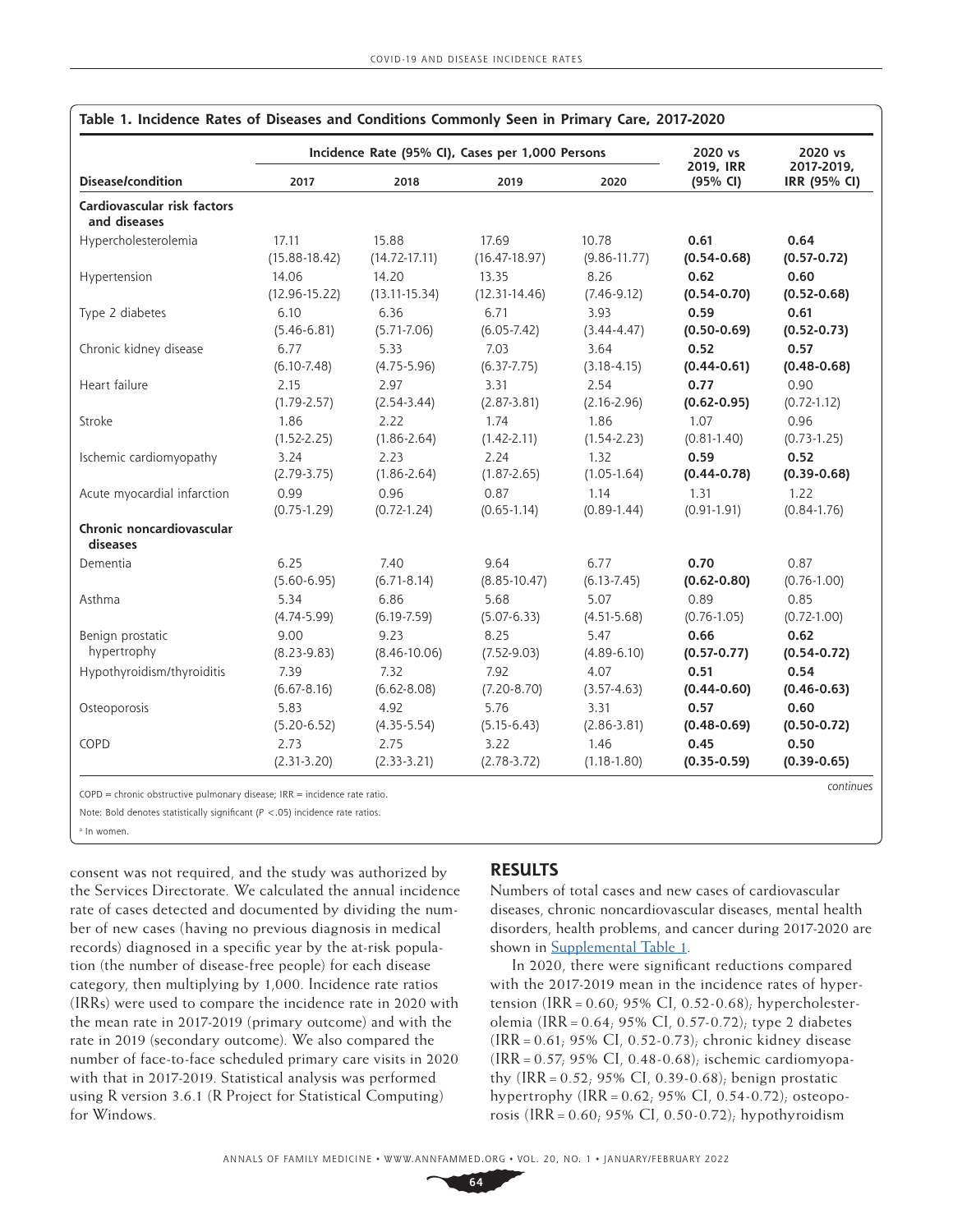|                                                       |                   |                   | Incidence Rate (95% CI), Cases per 1,000 Persons |                  | 2020 vs<br>2019, IRR<br>(95% CI) | 2020 vs                    |
|-------------------------------------------------------|-------------------|-------------------|--------------------------------------------------|------------------|----------------------------------|----------------------------|
| <b>Disease/condition</b>                              | 2017              | 2018              | 2019                                             | 2020             |                                  | 2017-2019,<br>IRR (95% CI) |
| <b>Mental health disorders</b><br>and health problems |                   |                   |                                                  |                  |                                  |                            |
| Anxiety                                               | 24.03             | 26.37             | 32.37                                            | 31.94            | 0.99                             | 1.16                       |
|                                                       | $(22.65 - 25.46)$ | $(24.95 - 27.84)$ | $(30.81 - 33.98)$                                | $(30.4 - 33.53)$ | $(0.92 - 1.06)$                  | $(1.07 - 1.24)$            |
| Depression                                            | 6.90              | 7.05              | 7.60                                             | 6.21             | 0.82                             | 0.86                       |
|                                                       | $(6.20 - 7.66)$   | $(6.35 - 7.80)$   | $(6.88 - 8.37)$                                  | $(5.58 - 6.90)$  | $(0.71 - 0.95)$                  | $(0.74 - 1.00)$            |
| Alcohol use disorder                                  | 1.32              | 1.54              | 1.78                                             | 0.84             | 0.47                             | 0.54                       |
|                                                       | $(1.04-1.66)$     | $(1.23 - 1.89)$   | $(1.45 - 2.15)$                                  | $(0.62 - 1.10)$  | $(0.33 - 0.66)$                  | $(0.38 - 0.77)$            |
| Violence against women <sup>a</sup>                   | 1.05              | 0.78              | 0.89                                             | 0.91             | 1.03                             | 1.01                       |
|                                                       | $(0.73 - 1.46)$   | $(0.52 - 1.14)$   | $(0.60 - 1.26)$                                  | $(0.63 - 1.28)$  | $(0.61 - 1.74)$                  | $(0.60 - 1.70)$            |
| Cancer                                                |                   |                   |                                                  |                  |                                  |                            |
| Screening-detected cancers/                           | 8.76              | 9.89              | 8.01                                             | 5.82             | 0.73                             | 0.65                       |
| tumors                                                | $(7.99-9.58)$     | $(9.08-10.75)$    | $(7.29 - 8.78)$                                  | $(5.22 - 6.47)$  | $(0.63 - 0.84)$                  | $(0.57 - 0.75)$            |
| Breast cancer <sup>a</sup>                            | 3.61              | 2.68              | 3.11                                             | 2.44             | 0.78                             | 0.78                       |
|                                                       | $(2.98 - 4.32)$   | $(2.15-3.29)$     | $(2.54 - 3.76)$                                  | $(1.95 - 3.01)$  | $(0.58 - 1.05)$                  | $(0.58 - 1.05)$            |
| Colon cancer                                          | 0.65              | 0.96              | 0.65                                             | 0.68             | 1.05                             | 0.91                       |
|                                                       | $(0.46 - 0.90)$   | $(0.72 - 1.24)$   | $(0.47 - 0.89)$                                  | $(0.50 - 0.92)$  | $(0.66 - 1.66)$                  | $(0.58 - 1.41)$            |
| Benign colon polyps/                                  | 5.76              | 7.06              | 5.27                                             | 3.51             | 0.67                             | 0.58                       |
| tumors                                                | $(5.14 - 6.42)$   | $(6.39 - 7.78)$   | $(4.70 - 5.89)$                                  | $(3.05 - 4.01)$  | $(0.56 - 0.80)$                  | $(0.49 - 0.69)$            |
| Cancers normally symptom                              | 4.46              | 4.04              | 4.81                                             | 3.63             | 0.75                             | 0.82                       |
| detected                                              | $(3.92 - 5.05)$   | $(3.54 - 4.60)$   | $(4.27 - 5.41)$                                  | $(3.17 - 4.14)$  | $(0.63 - 0.90)$                  | $(0.68 - 0.98)$            |
| Prostate cancer                                       | 3.25              | 3.12              | 2.88                                             | 2.26             | 0.78                             | 0.73                       |
|                                                       | $(2.56 - 4.08)$   | $(2.45-3.91)$     | $(2.25-3.64)$                                    | $(1.72 - 2.91)$  | $(0.54 - 1.12)$                  | $(0.51 - 1.05)$            |
| Lung cancer                                           | 0.55              | 0.43              | 0.60                                             | 0.74             | 1.24                             | 1.42                       |
|                                                       | $(0.37 - 0.77)$   | $(0.28 - 0.63)$   | $(0.42 - 0.83)$                                  | $(0.55 - 0.99)$  | $(0.79 - 1.97)$                  | $(0.88 - 2.32)$            |
| Bladder cancer                                        | 0.69              | 0.75              | 0.87                                             | 0.67             | 0.77                             | 0.87                       |
|                                                       | $(0.49 - 0.94)$   | $(0.55 - 1.01)$   | $(0.65 - 1.14)$                                  | $(0.48 - 0.90)$  | $(0.50 - 1.17)$                  | $(0.55 - 1.35)$            |
| Liver cancer                                          | 0.09              | 0.20              | 0.08                                             | 0.11             | 1.33                             | 0.88                       |
|                                                       | $(0.03 - 0.20)$   | $(0.11 - 0.36)$   | $(0.03 - 0.19)$                                  | $(0.04 - 0.23)$  | $(0.36 - 5.31)$                  | $(0.27 - 2.89)$            |
| Thyroid cancer                                        | 0.33              | 0.12              | 0.32                                             | 0.09             | 0.30                             | 0.37                       |
|                                                       | $(0.20 - 0.52)$   | $(0.05 - 0.25)$   | $(0.19 - 0.49)$                                  | $(0.03 - 0.21)$  | $(0.10 - 0.78)$                  | $(0.12 - 1.01)$            |
| Melanoma                                              | 0.69              | 0.68              | 0.80                                             | 0.40             | 0.49                             | 0.55                       |
|                                                       | $(0.49 - 0.94)$   | $(0.49 - 0.93)$   | $(0.59 - 1.06)$                                  | $(0.26 - 0.59)$  | $(0.29 - 0.82)$                  | $(0.32 - 0.92)$            |
| Stomach cancer                                        | 0.12              | 0.07              | 0.13                                             | 0.11             | 0.83                             | 1.02                       |
|                                                       | $(0.05 - 0.25)$   | $(0.02 - 0.17)$   | $(0.06 - 0.26)$                                  | $(0.04 - 0.23)$  | $(0.26 - 2.62)$                  | $(0.30 - 3.59)$            |
| Kidney cancer                                         | 0.46              | 0.32              | 0.57                                             | 0.27             | 0.47                             | 0.60                       |
|                                                       | $(0.30 - 0.67)$   | $(0.19 - 0.50)$   | $(0.39 - 0.79)$                                  | $(0.16 - 0.43)$  | $(0.25 - 0.87)$                  | $(0.31 - 1.14)$            |
| Lymphoma/leukemia                                     | 0.11              | 0.10              | 0.13                                             | 0.17             | 1.30                             | 1.53                       |
|                                                       | $(0.04 - 0.23)$   | $(0.04 - 0.22)$   | $(0.06 - 0.26)$                                  | $(0.09 - 0.31)$  | $(0.48 - 3.74)$                  | $(0.53 - 4.76)$            |

| Table 1. Incidence Rates of Diseases and Conditions Commonly Seen in Primary Care, 2017-2020 (continued) |  |  |  |
|----------------------------------------------------------------------------------------------------------|--|--|--|
|----------------------------------------------------------------------------------------------------------|--|--|--|

Note: Bold denotes statistically significant (*P* <.05) incidence rate ratios.

a In women.

or thyroiditis (IRR = 0.54; 95% CI, 0.46-0.63); chronic obstructive pulmonary disease (IRR =  $0.50$ ; 95% CI, 0.39-0.65); alcohol use disorder (IRR =  $0.54$ ; 95% CI, 0.38-0.77); benign tumors and polyps of the colon (IRR = 0.58; 95% CI, 0.49-0.69); and melanomas (IRR =  $0.55$ ; 95% CI, 0.32-0.92) (Table 1). The reductions ranged from 36% for hypercholesterolemia to 50% for chronic obstructive pulmonary

disease. The incidence rates of heart failure, dementia, depression, renal cancer, and thyroid cancer were lower in 2020 than in 2019.

The incidences of anxiety disorders (IRR =  $1.16$ ; 95% CI, 1.07-1.24) and lung cancer (IRR=1.42; 95% CI, 0.88-2.32) increased during 2020 relative to the mean incidence in 2017- 2019, although the latter increase was not significant. In the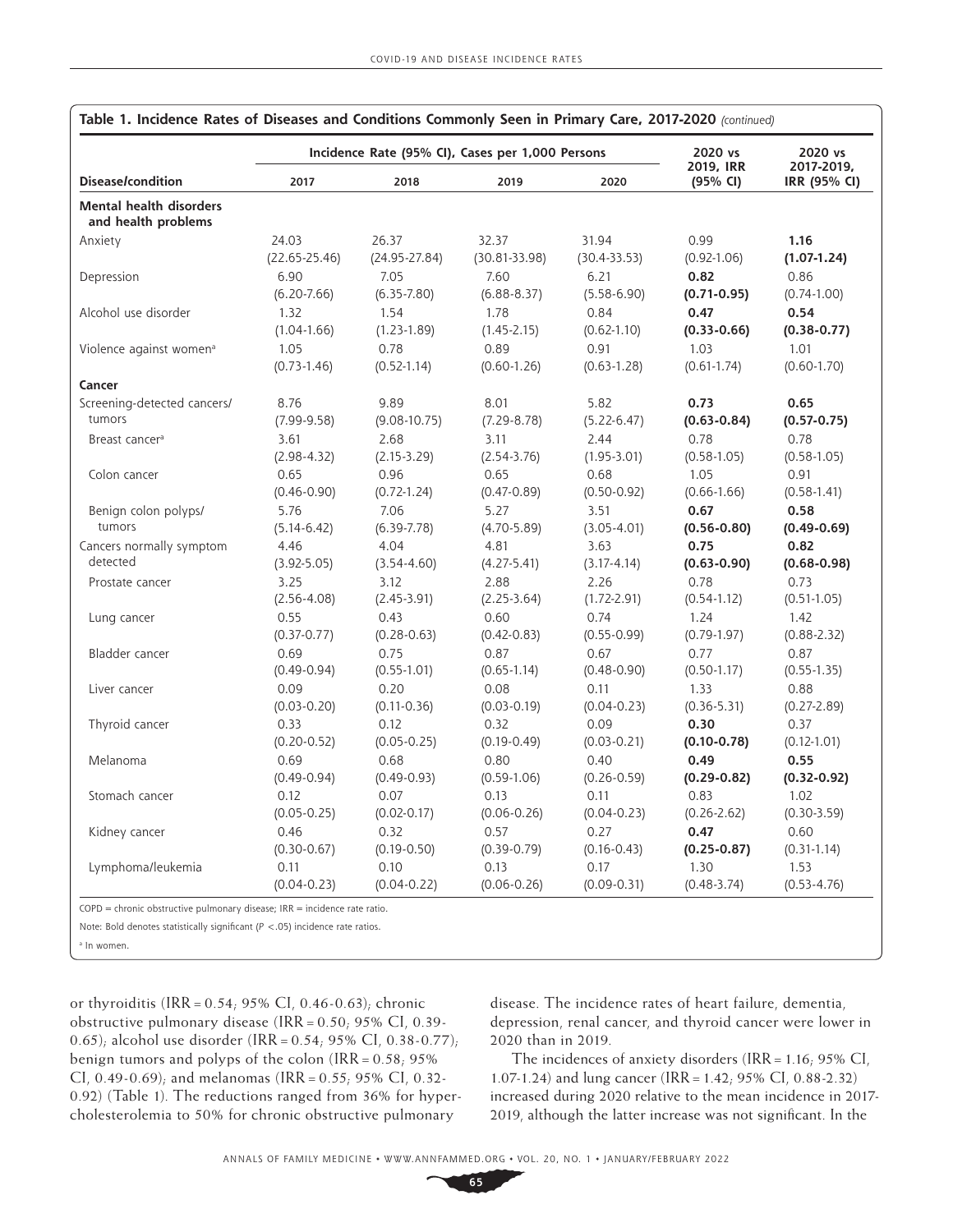

case of anxiety disorders, the higher rate in 2020 was mainly due to persistence of a substantial increase in 2019 compared with 2018. Figure 1 shows the trend in the annual incidence for each of the diseases and conditions studied over the 4 years analyzed.

The number of face-to-face scheduled primary care visits in 2020 (207,102 visits) was 40.9% lower than the mean in 2017-2019 (350,432 visits).

#### **DISCUSSION**

Our results show a substantial reduction in diagnoses of cardiovascular risk factors, chronic diseases and conditions, and some tumors in 2020 compared with 2017-2019, which may be attributed to organizational changes in primary care services aimed at prioritizing COVID-19 care. Other studies analyzing indicators of chronic disease follow-up during the first 4 months of the pandemic reached similar conclusions.<sup>6,7</sup>

ANNALS OF FAMILY MEDICINE ✦ WWW.ANNFAMMED.ORG ✦ VOL. 20, NO. 1 ✦ JANUARY/FEBRUARY 2022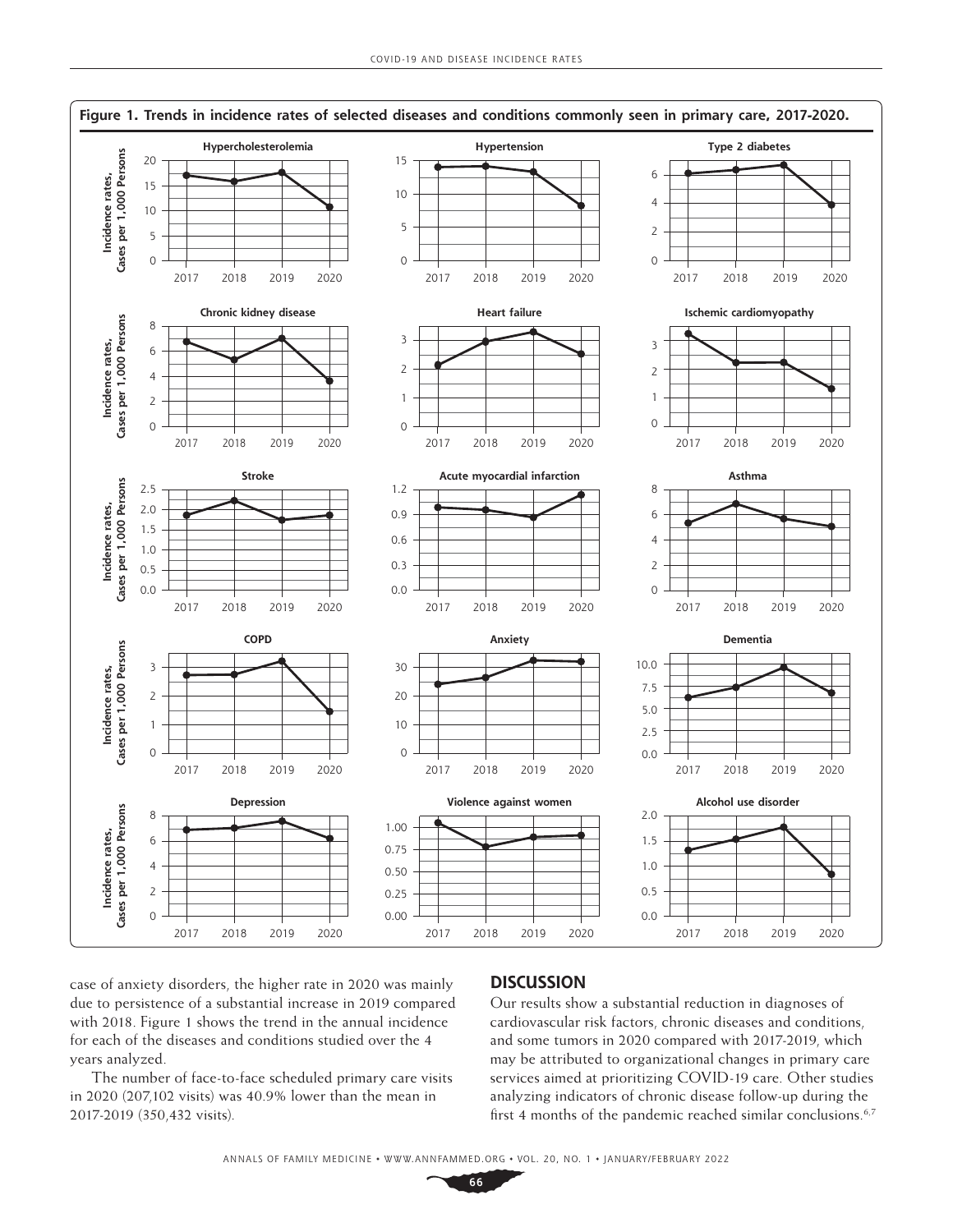

The increased incidence of lung cancer may be linked to the increase in pulmonary radiologic tests (chest radiographs and chest computed tomography) due to the pandemic.

Between February and December 2020, primary care centers in Barcelona were "bunkerized," whereby use of these centers was limited. The new model of care decreasing access and proximity, the loss of scheduled preventive and health

promotion visits, and the change from face-to-face visits to virtual consultations all contributed to the reduction in incidence rates.<sup>8</sup> Minimizing face-to-face contact to protect against COVID-19 may have therefore had a paradoxical detrimental effect on the control of chronic disease. This effect might increase further with the start of the COVID-19 vaccination campaign in January 2021, which is being managed

ANNALS OF FAMILY MEDICINE ✦ WWW.ANNFAMMED.ORG ✦ VOL. 20, NO. 1 ✦ JANUARY/FEBRUARY 2022

**67**